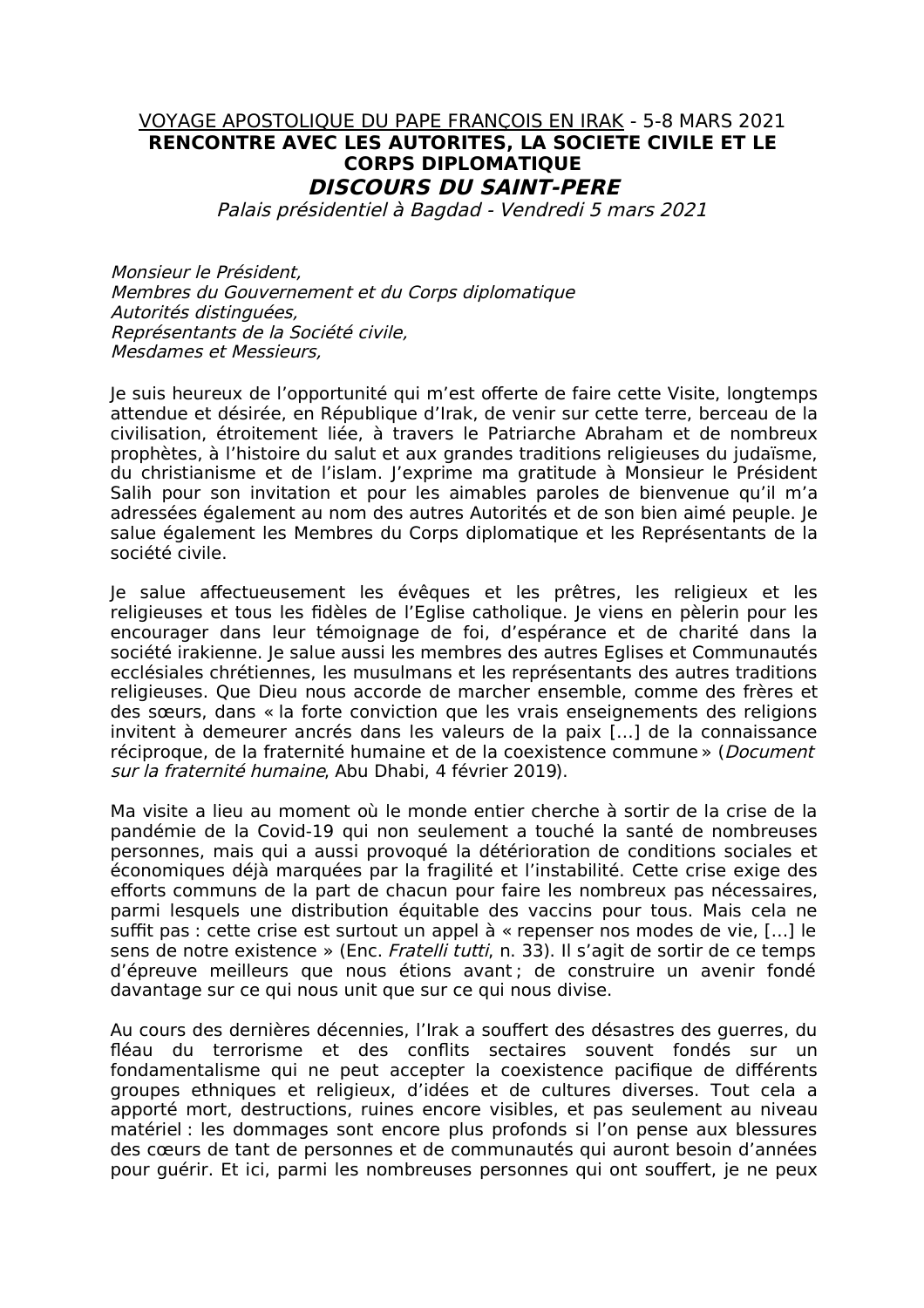pas ne pas rappeler les Yézidis, victimes innocentes de barbaries insensées et inhumaines, persécutés et tués en raison de leur appartenance religieuse dont l'identité même et la survie ont été menacées. Par conséquent, c'est seulement si nous réussissons à nous regarder entre nous avec nos différences, en tant que membres de la même famille humaine, que nous pourrons engager un véritable processus de reconstruction et laisser aux générations futures un monde meilleur, plus juste et plus humain. A cet égard, la diversité religieuse, culturelle et ethnique, qui a caractérisé la société irakienne pendant des millénaires, est une précieuse ressource à laquelle puiser, non pas un obstacle à éliminer. Aujourd'hui, l'Irak est appelé à montrer à tous, en particulier au Moyen Orient, que les différences, plutôt que de donner lieu à des conflits doivent coopérer en harmonie dans la vie civile.

La coexistence fraternelle a besoin du dialogue patient et sincère, protégé par la justice et le respect du droit. Ce n'est pas un exercice facile. Il demande effort et engagement de la part de tous pour dépasser rivalités et oppositions, et il requiert de se parler à partir de l'identité la plus profonde que nous avons, celle de fils de l'unique Dieu et Créateur (cf. Conc. œcum. Vat. II. Décl. Nostra aetate. n. 5). Sur la base de ce principe, le Saint-Siège, en Irak comme ailleurs, ne se lasse pas d'en appeler aux Autorités compétentes afin qu'elles accordent à toutes les communautés religieuses reconnaissance, respect, droits et protection. l'apprécie les efforts déjà entrepris en ce sens et j'unis ma voix à celle des hommes et des femmes de bonne volonté pour qu'elles persévèrent au bénéfice du pays.

Une société qui porte l'empreinte de l'unité fraternelle est une société dont les membres vivent dans la solidarité. « La solidarité nous aide à regarder l'autre [...] comme notre prochain, compagnon de route » (Message pour la 54<sup>ème</sup> Journée Mondiale de la Paix, 1<sup>er</sup> janvier 2021). Elle est une vertu qui nous porte à faire des gestes concrets de soin et de service, avec une attention particulière aux plus vulnérables et aux plus nécessiteux. Je pense à ceux qui, à cause de la violence, de la persécution et du terrorisme, ont perdu des membres de leurs familles et des personnes chères, leur maison ou des biens de première nécessité. Mais je pense à tous ceux qui luttent chaque jour à la recherche de sécurité et de moyens pour avancer, alors que le chômage et la pauvreté augmentent. « La conscience que nous avons d'être responsables de la fragilité des autres » (Fratelli tutti, n. 115) devrait inspirer tout effort pour créer des possibilités concrètes, que ce soit sur le plan économique ou dans le domaine de l'éducation, comme aussi pour le soin de la création, notre maison commune. Après une crise, il ne suffit pas de reconstruire, il faut le faire bien, de manière à ce que tous puissent mener une vie digne. On ne sort pas d'une crise pareils qu'avant : on en sort ou meilleurs, ou pires.

En tant que responsables politiques et diplomatiques, vous êtes appelés à promouvoir cet esprit de solidarité fraternelle. Il est nécessaire de lutter contre la plaie de la corruption. les abus de pouvoir et l'illégalité, mais ce n'est pas suffisant. Il faut en même temps édifier la justice, faire grandir l'honnêteté, la transparence et renforcer les institutions à cet effet. De cette manière, la stabilité peut grandir et une saine politique peut se développer, capable d'offrir à tous, en particulier aux jeunes - si nombreux dans ce pays -, l'espérance d'un avenir meilleur.

Monsieur le Président, Autorités distinguées, chers amis! Je viens comme un pénitent qui demande pardon au Ciel et aux frères pour de nombreuses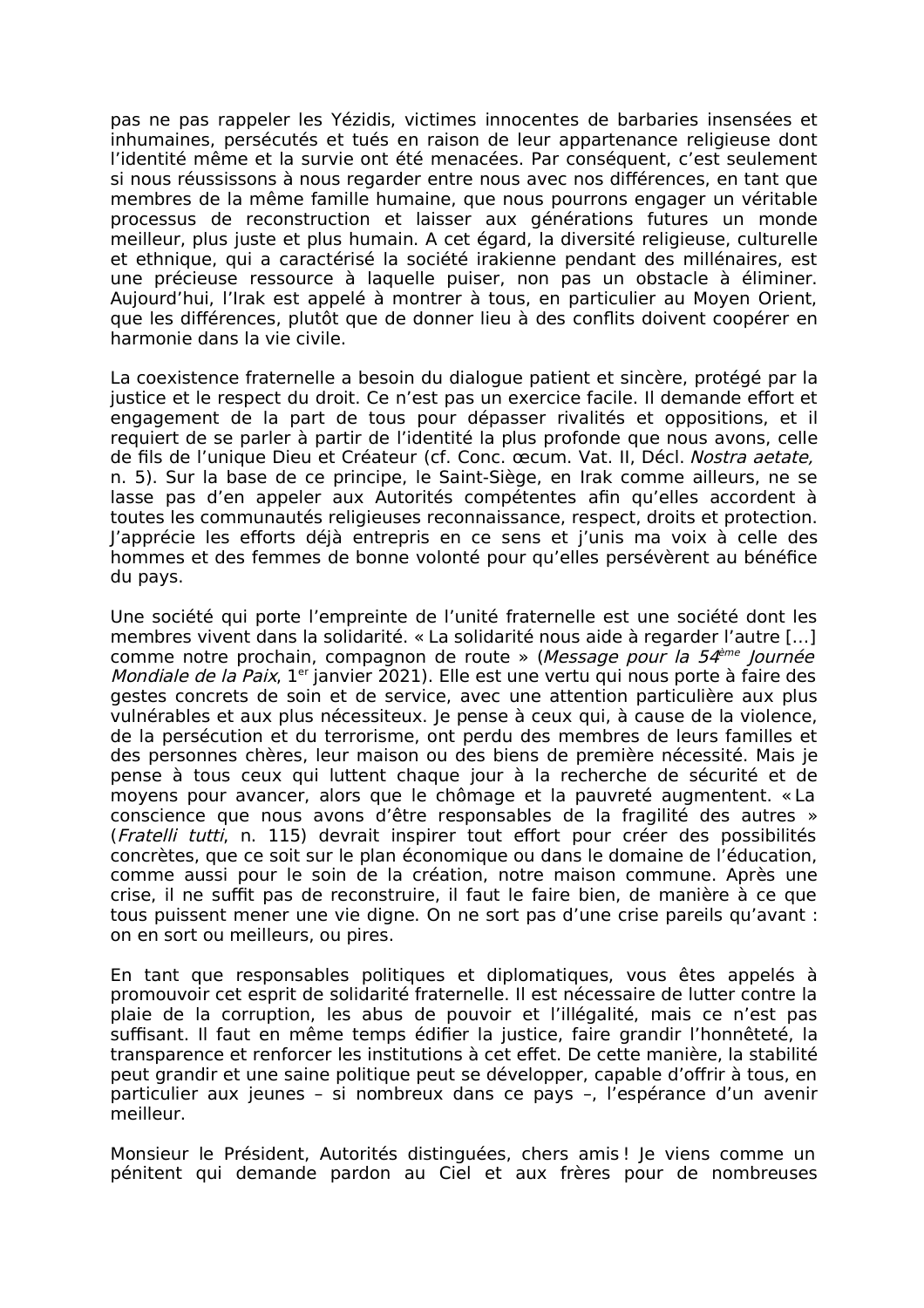destructions et cruautés. Je viens comme pèlerin de paix, au nom du Christ, Prince de la paix. Combien nous avons prié, ces années, pour la paix en Irak! Saint Jean-Paul II n'a pas épargné les initiatives, et il a surtout offert prières et souffrances pour cela. Et Dieu écoute, écoute toujours! C'est à nous de l'écouter. de marcher dans ses voies. Oue se taisent les armes! Oue la diffusion en soit limitée, ici et partout ! Que cessent les intérêts partisans, ces intérêts extérieurs qui se désintéressent de la population locale. Que l'on donne la parole aux bâtisseurs, aux artisans de paix; aux petits, aux pauvres, aux personnes simples qui veulent vivre, travailler, prier en paix ! Assez de violences, d'extrémismes, de factions, d'intolérances ! Qu'on laisse de la place à tous les citoyens qui veulent construire ensemble ce pays dans le dialogue, dans une confrontation franche et sincère, constructive ; à celui qui s'engage pour la réconciliation et qui, pour le bien commun, est prêt à mettre de côté ses intérêts particuliers ! Durant ces années, l'Irak a cherché à poser les bases d'une société démocratique. Il est indispensable en ce sens d'assurer la participation de tous les groupes politiques, sociaux et religieux, et de garantir les droits fondamentaux de tous les citovens. Oue personne ne soit considéré comme citoven de deuxième classe. l'encourage les pas accomplis jusqu'ici sur ce parcours et j'espère qu'ils renforceront la sécurité et la concorde.

La Communauté internationale a, elle aussi, un rôle décisif à jouer dans la promotion de la paix sur cette terre et dans tout le Moyen Orient. Comme nous l'avons vu pendant le long conflit en Syrie toute proche - commencé cela fait dix ans ces jours-ci ! -, les défis interpellent toujours davantage l'ensemble de la famille humaine. Ceux-ci requièrent une coopération à l'échelle mondiale dans le but d'affronter également les inégalités économiques et les tensions régionales qui menacent la stabilité de ces terres. Je remercie les Etats et les Organisations internationales qui œuvrent en Irak pour la reconstruction et pour procurer assistance aux réfugiés, aux déplacés internes et à ceux qui ont du mal à retourner chez eux, en rendant disponibles dans le pays nourriture, eau, logements, services sanitaires et hygiéniques, comme aussi des programmes en faveur de la réconciliation et de l'édification de la paix. Et là, ie ne peux pas ne pas rappeler les nombreuses agences, dont plusieurs catholiques, qui assistent avec grand dévouement depuis des années les populations civiles. Venir à la rencontre des besoins essentiels de tant de frères et sœurs est un acte de charité et de justice, et contribue à une paix durable. Je souhaite que les nations ne retirent pas du peuple irakien la main tendue de l'amitié et de l'engagement constructif, mais qu'elles continuent à œuvrer en esprit de commune responsabilité avec les Autorités locales, sans imposer des intérêts politiques ou idéologiques.

La religion, de par sa nature, doit être au service de la paix et de la fraternité. Le nom de Dieu ne peut pas être utilisé pour « justifier des actes d'homicide, d'exil, de terrorisme et d'oppression » (Document sur la fraternité humaine, Abu Dhabi, 4 février 2019). Au contraire, Dieu, qui a créé les êtres humains égaux en dignité et en droit, nous appelle à répandre amour, bienveillance, concorde. En Irak aussi l'Eglise catholique désire être amie de tous et, par le dialogue, collaborer de façon constructive avec les autres religions, à la cause de la paix. La présence très ancienne des chrétiens sur cette terre et leur contribution à la vie du pays constituent un riche héritage qui veut pouvoir se poursuivre au service de tous. Leur participation à la vie publique, en tant que citoyens jouissant pleinement de droits, de liberté et de responsabilité, témoignera qu'un sain pluralisme religieux, ethnique et culturel peut contribuer à la prospérité et à l'harmonie du pays.